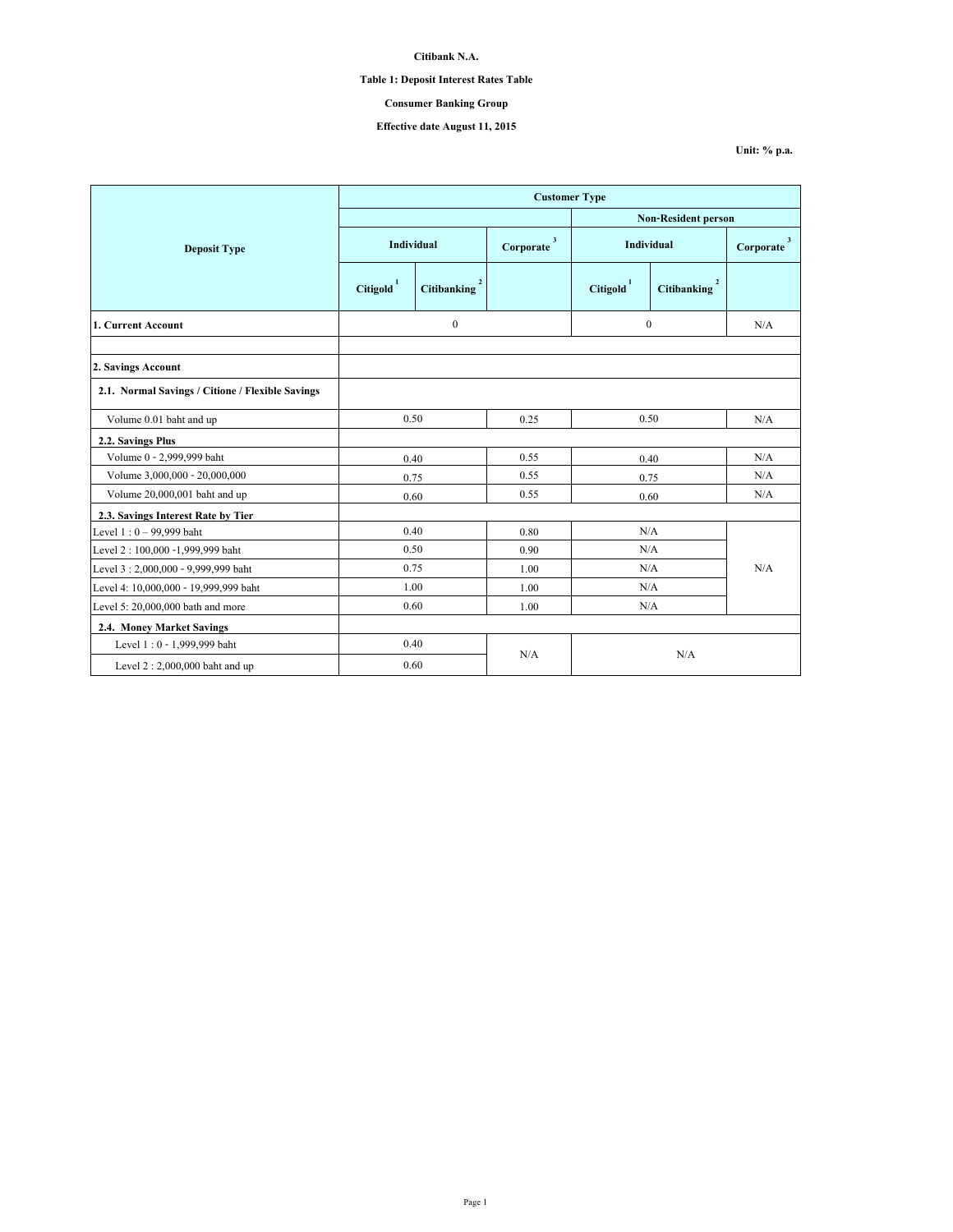# **Table 1: Deposit Interest Rates Table**

# **Consumer Banking Group**

**Unit: % p.a.**

# **Effective date August 11, 2015**

|                                                      | <b>Customer Type</b>       |                                   |                          |                     |                          |                        |  |
|------------------------------------------------------|----------------------------|-----------------------------------|--------------------------|---------------------|--------------------------|------------------------|--|
|                                                      | <b>Non-Resident person</b> |                                   |                          |                     |                          |                        |  |
| <b>Deposit Type</b>                                  |                            | Individual                        | $Corporate$ <sup>3</sup> | Individual          |                          | Corporate <sup>3</sup> |  |
|                                                      | $\mbox{Citigold}^1$        | $\mathbf 2$<br><b>Citibanking</b> |                          | $\text{Citigold}^1$ | Citibanking <sup>2</sup> |                        |  |
|                                                      |                            |                                   |                          |                     |                          |                        |  |
| 3. Time Deposit                                      |                            |                                   |                          |                     |                          |                        |  |
| 3.1 Normal Time Deposit -                            |                            |                                   |                          |                     |                          |                        |  |
| Minimum opening account 100,000 Baht                 |                            |                                   |                          |                     |                          |                        |  |
| <b>3-Month Tenors</b>                                |                            |                                   |                          |                     |                          |                        |  |
| Volume 100,000 Baht and up                           |                            | 0.70                              | 0.45                     |                     | N/A                      |                        |  |
| <b>6-Month Tenors</b>                                |                            |                                   |                          |                     |                          |                        |  |
| Volume 100,000 Baht and up                           |                            | 0.75                              | 0.50                     |                     | 0.65                     | N/A                    |  |
| 9-Month Tenors                                       |                            |                                   |                          |                     |                          |                        |  |
| Volume 100,000 Baht and up                           |                            | 0.80                              | 0.55                     |                     | 0.70                     | N/A                    |  |
| <b>12-Month Tenors</b>                               |                            |                                   |                          |                     |                          |                        |  |
| Volume 100,000 Baht and up                           |                            | 0.85                              | 0.60                     |                     | 0.75                     | N/A                    |  |
| <b>18-Month Tenors</b>                               |                            |                                   |                          |                     |                          |                        |  |
|                                                      |                            |                                   |                          |                     |                          |                        |  |
| Volume 100,000 Baht and up                           |                            | 0.90                              | 0.65                     |                     | 0.80                     | N/A                    |  |
| <b>24-Month Tenors</b>                               |                            |                                   |                          |                     |                          |                        |  |
| Volume 100,000 Baht and up                           |                            | 0.95                              | 0.70                     |                     | 0.85                     | N/A                    |  |
| <b>36-Month Tenors</b>                               |                            |                                   |                          |                     |                          |                        |  |
| Volume 100,000 baht and up                           |                            | 1.00                              | 0.75                     |                     | 0.90                     | N/A                    |  |
| <b>48-Month Tenors</b>                               |                            |                                   |                          |                     |                          |                        |  |
| Volume 100,000 baht and up                           |                            | 1.05                              | 0.80                     |                     | 0.95                     | N/A                    |  |
| <b>60-Month Tenors</b>                               |                            |                                   |                          |                     |                          |                        |  |
| Volume 100,000 baht and up                           |                            | 1.10                              | 0.85                     |                     | 1.00                     | N/A                    |  |
| 3.2 Normal Time Deposit Online -                     |                            |                                   |                          |                     |                          |                        |  |
| Minimum opening account 100,000 Baht                 |                            |                                   |                          |                     |                          |                        |  |
|                                                      |                            |                                   |                          |                     |                          |                        |  |
| <b>3-Month Tenors</b>                                |                            |                                   |                          |                     |                          |                        |  |
| Volume 100,000 Baht and up                           |                            | 0.85                              | N/A                      |                     | 0.85                     | N/A                    |  |
| <b>6-Month Tenors</b>                                |                            |                                   |                          |                     |                          |                        |  |
| Volume 100,000 Baht and up                           |                            | 0.75                              | 0.50                     |                     | 0.75                     | N/A                    |  |
| 9-Month Tenors                                       |                            |                                   |                          |                     |                          |                        |  |
| Volume 100,000 Baht and up                           |                            | 0.80                              | 0.55                     |                     | 0.80                     | N/A                    |  |
| <b>12-Month Tenors</b>                               |                            |                                   |                          |                     |                          |                        |  |
| Volume 100,000 Baht and up                           |                            | 0.85                              | 0.60                     |                     | 0.85                     | N/A                    |  |
| <b>18-Month Tenors</b>                               |                            |                                   |                          |                     |                          |                        |  |
| Volume 100,000 Baht and up                           |                            | 0.90                              | 0.65                     |                     | 0.90                     | N/A                    |  |
| 24-Month Tenors                                      |                            | 0.95                              | 0.70                     |                     | 0.95                     | N/A                    |  |
| Volume 100,000 Baht and up                           |                            |                                   |                          |                     |                          |                        |  |
| <b>36-Month Tenors</b><br>Volume 100,000 baht and up |                            | 1.00                              | 0.75                     |                     | 1.00                     | N/A                    |  |
| <b>48-Month Tenors</b>                               |                            |                                   |                          |                     |                          |                        |  |
| Volume 100,000 baht and up                           |                            | 1.05                              | 0.80                     |                     | 1.05                     | N/A                    |  |
| <b>60-Month Tenors</b>                               |                            |                                   |                          |                     |                          |                        |  |
| Volume 100,000 baht and up                           |                            | 1.10                              | 0.85                     |                     | 1.10                     | N/A                    |  |
|                                                      |                            |                                   |                          |                     |                          |                        |  |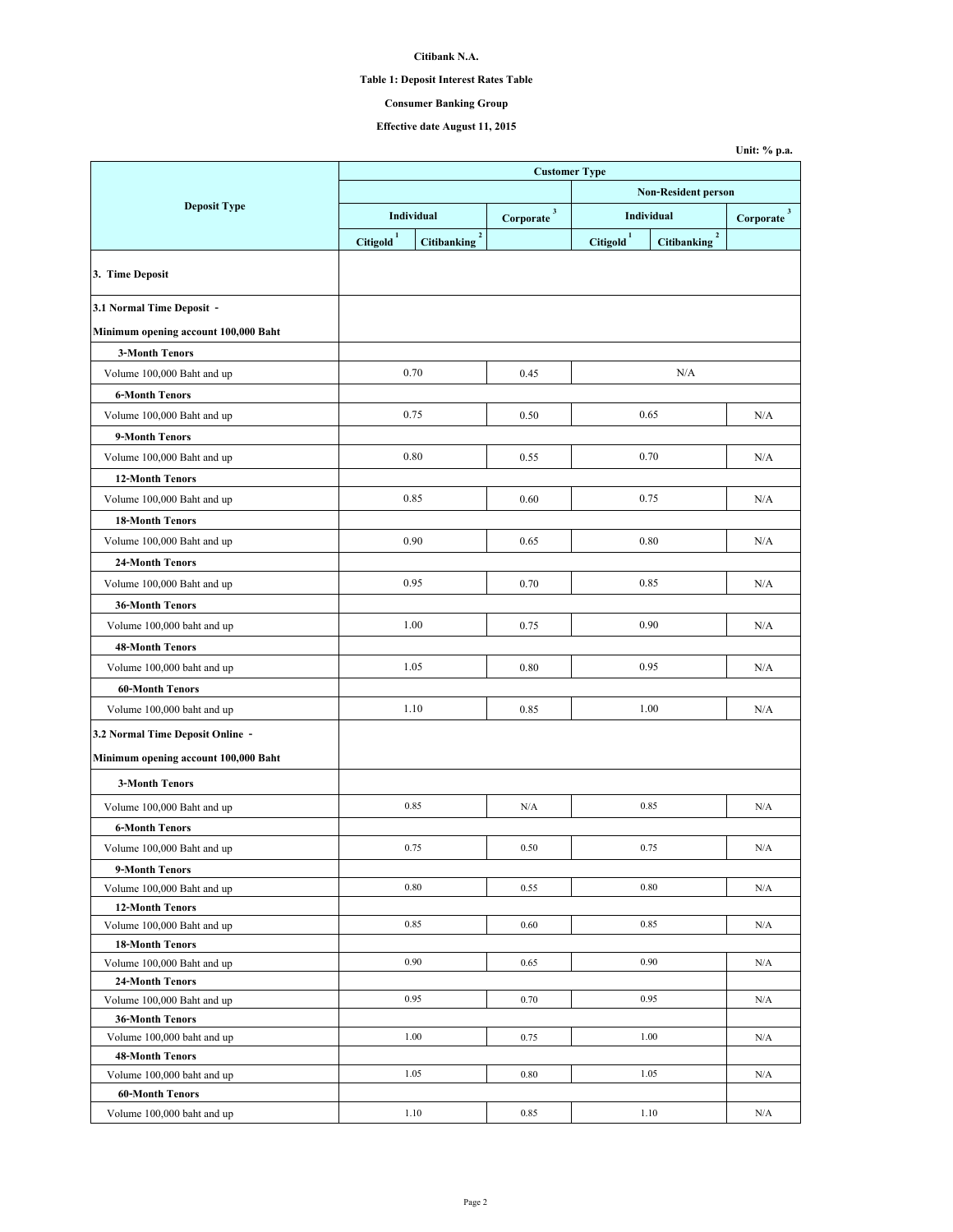# **Table 1: Deposit Interest Rates Table**

# **Consumer Banking Group**

**Unit: % p.a.**

**Effective date August 11, 2015**

|                                | <b>Customer Type</b>       |                            |                                                           |                       |                                  |                        |  |
|--------------------------------|----------------------------|----------------------------|-----------------------------------------------------------|-----------------------|----------------------------------|------------------------|--|
|                                | <b>Non-Resident person</b> |                            |                                                           |                       |                                  |                        |  |
| <b>Deposit Type</b>            | Individual                 |                            |                                                           | Individual            |                                  |                        |  |
|                                |                            |                            | $\label{eq:corporate} \textbf{Corporate} \xrightarrow{3}$ |                       |                                  | Corporate <sup>3</sup> |  |
|                                | Citigold <sup>1</sup>      | $\mathbf 2$<br>Citibanking |                                                           | Citigold <sup>1</sup> | $\sqrt{2}$<br><b>Citibanking</b> |                        |  |
| 3.3 Periodic Time Deposit-     |                            |                            |                                                           |                       |                                  |                        |  |
| <b>Monthly Interest Paid</b>   |                            |                            |                                                           |                       |                                  |                        |  |
| <b>6-Month Tenors</b>          |                            |                            |                                                           |                       |                                  |                        |  |
| Volume 200,000 baht and up     | 0.55                       |                            |                                                           | N/A                   |                                  |                        |  |
| 9-Month Tenors                 |                            |                            |                                                           |                       |                                  |                        |  |
| Volume 200,000 baht and up     | 0.60                       |                            |                                                           | N/A                   |                                  |                        |  |
| <b>12-Month Tenors</b>         |                            |                            |                                                           |                       |                                  |                        |  |
| Volume 200,000 baht and up     | 0.65                       |                            |                                                           | N/A                   |                                  |                        |  |
| <b>18-Month Tenors</b>         |                            |                            |                                                           |                       |                                  |                        |  |
| Volume 200,000 baht and up     | 0.70                       |                            |                                                           | N/A                   |                                  |                        |  |
| <b>24-Month Tenors</b>         |                            |                            |                                                           |                       |                                  |                        |  |
| Volume 200,000 baht and up     | 0.75                       |                            |                                                           | N/A                   |                                  |                        |  |
| <b>36-Month Tenors</b>         |                            |                            |                                                           |                       |                                  |                        |  |
| Volume 200,000 baht and up     | 0.80                       |                            |                                                           | N/A                   |                                  |                        |  |
| <b>48-Month Tenors</b>         |                            |                            |                                                           |                       |                                  |                        |  |
| Volume 200,000 baht and up     | 0.85                       |                            |                                                           | N/A                   |                                  |                        |  |
| <b>60-Month Tenors</b>         |                            |                            |                                                           |                       |                                  |                        |  |
| Volume 200,000 baht and up     |                            | 0.90                       |                                                           | N/A                   |                                  |                        |  |
|                                |                            |                            |                                                           |                       |                                  |                        |  |
| <b>Quarterly Interest Paid</b> |                            |                            |                                                           |                       |                                  |                        |  |
| <b>12-Month Tenors</b>         |                            |                            |                                                           |                       |                                  |                        |  |
| Volume 200,000 baht and up     | 0.65                       |                            |                                                           | N/A                   |                                  |                        |  |
| <b>18-Month Tenors</b>         |                            |                            |                                                           |                       |                                  |                        |  |
| Volume 200,000 baht and up     | 0.70                       |                            |                                                           | N/A                   |                                  |                        |  |
| 24-Month Tenors                |                            |                            |                                                           |                       |                                  |                        |  |
| Volume 200,000 baht and up     | 0.75                       |                            |                                                           | N/A                   |                                  |                        |  |
| <b>36-Month Tenors</b>         |                            |                            |                                                           |                       |                                  |                        |  |
| Volume 200,000 baht and up     | 0.80                       |                            |                                                           | N/A                   |                                  |                        |  |
| <b>48-Month Tenors</b>         |                            |                            |                                                           |                       |                                  |                        |  |
| Volume 200,000 baht and up     | 0.85                       |                            |                                                           | N/A                   |                                  |                        |  |
| <b>60-Month Tenors</b>         |                            |                            |                                                           |                       |                                  |                        |  |
| Volume 200,000 baht and up     |                            | 0.90                       |                                                           | N/A                   |                                  |                        |  |
|                                |                            |                            |                                                           |                       |                                  |                        |  |
| Semi Annually Interest Paid    |                            |                            |                                                           |                       |                                  |                        |  |
| <b>12-Month Tenors</b>         |                            |                            |                                                           |                       |                                  |                        |  |
| Volume 200,000 baht and up     |                            | 0.65                       |                                                           | N/A                   |                                  |                        |  |
| <b>18-Month Tenors</b>         |                            |                            |                                                           |                       |                                  |                        |  |
| Volume 200,000 baht and up     |                            | 0.70                       |                                                           | N/A                   |                                  |                        |  |
| <b>24-Month Tenors</b>         |                            |                            |                                                           |                       |                                  |                        |  |
| Volume 200,000 baht and up     |                            | 0.75                       |                                                           | N/A                   |                                  |                        |  |
| 36-Month Tenors                |                            |                            |                                                           |                       |                                  |                        |  |
| Volume 200,000 baht and up     |                            | 0.80                       |                                                           | N/A                   |                                  |                        |  |
| <b>48-Month Tenors</b>         |                            |                            |                                                           |                       |                                  |                        |  |
| Volume 200,000 baht and up     |                            | 0.85                       |                                                           | N/A                   |                                  |                        |  |
| <b>60-Month Tenors</b>         |                            |                            |                                                           |                       |                                  |                        |  |
| Volume 200,000 baht and up     |                            | 0.90                       |                                                           | N/A                   |                                  |                        |  |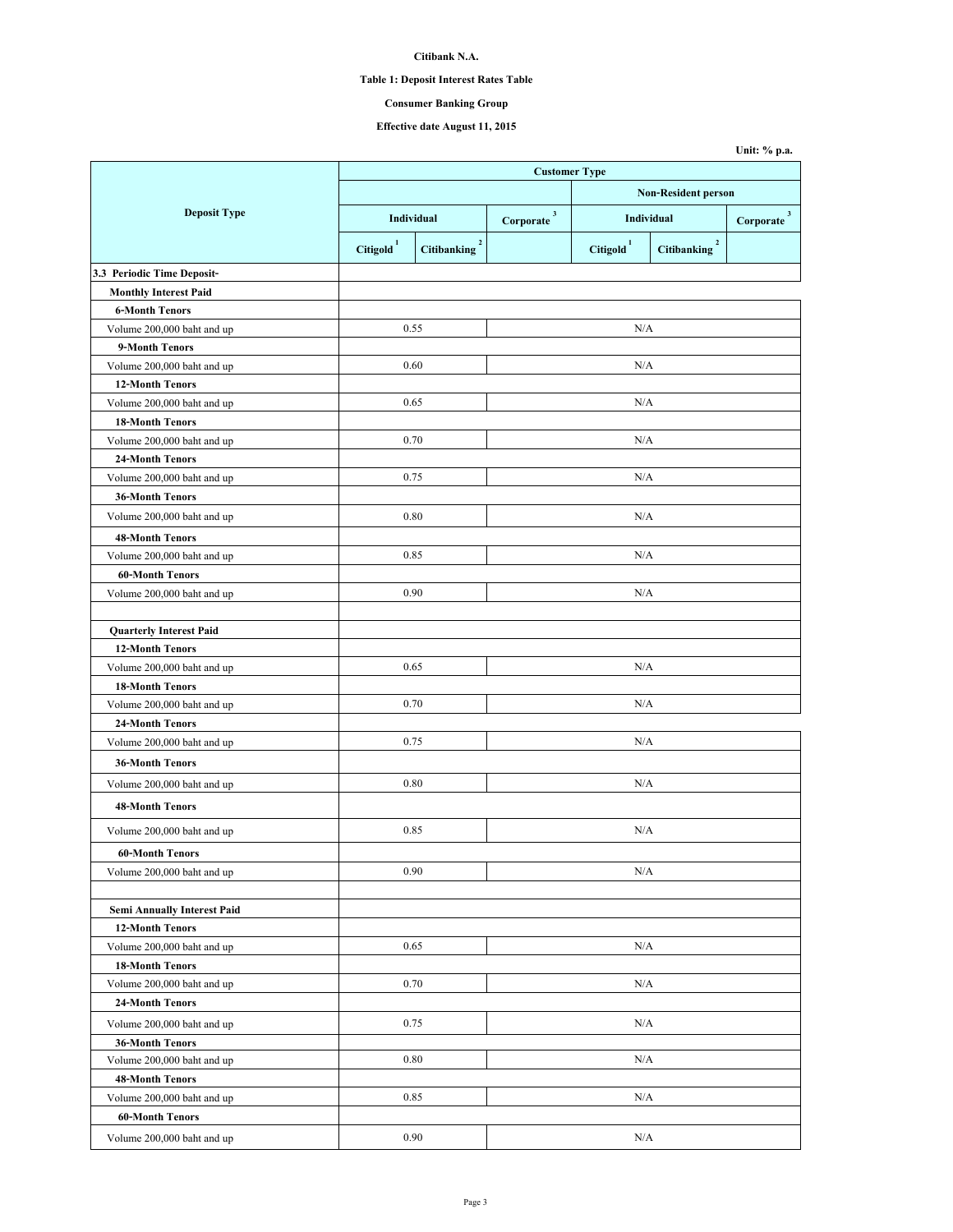# **Table 1: Deposit Interest Rates Table**

# **Consumer Banking Group**

# **Effective date August 11, 2015**

|                                       |                       |                          |                                    |                            |                                        | Unit: % p.a.                         |  |
|---------------------------------------|-----------------------|--------------------------|------------------------------------|----------------------------|----------------------------------------|--------------------------------------|--|
|                                       | <b>Customer Type</b>  |                          |                                    |                            |                                        |                                      |  |
|                                       |                       |                          |                                    | <b>Non-Resident person</b> |                                        |                                      |  |
| <b>Deposit Type</b>                   | Individual            |                          | $\textbf{Corporate} \, \text{ }^3$ | Individual                 |                                        | $\overline{\mathbf{3}}$<br>Corporate |  |
|                                       | Citigold <sup>1</sup> | Citibanking <sup>2</sup> |                                    | Citigold <sup>1</sup>      | $\overline{\mathbf{c}}$<br>Citibanking |                                      |  |
| <b>Annually Interest Paid</b>         |                       |                          |                                    |                            |                                        |                                      |  |
| 24-Month Tenors                       |                       |                          |                                    |                            |                                        |                                      |  |
| Volume 200,000 baht and up            | 0.75                  |                          |                                    | N/A                        |                                        |                                      |  |
| <b>36-Month Tenors</b>                |                       |                          |                                    |                            |                                        |                                      |  |
| Volume 200,000 baht and up            | 0.80                  |                          |                                    | N/A                        |                                        |                                      |  |
| <b>48-Month Tenors</b>                |                       |                          |                                    |                            |                                        |                                      |  |
| Volume 200,000 baht and up            | 0.85                  |                          |                                    | N/A                        |                                        |                                      |  |
| <b>60-Month Tenors</b>                |                       |                          |                                    |                            |                                        |                                      |  |
| Volume 200,000 baht and up            | 0.90                  |                          |                                    | N/A                        |                                        |                                      |  |
| 3.4 Rising Rate Time Deposit -        |                       |                          |                                    |                            |                                        |                                      |  |
| <b>24-Month Tenors</b>                |                       |                          |                                    |                            |                                        |                                      |  |
| Volume 500,000 baht and up            |                       |                          |                                    |                            |                                        |                                      |  |
| 1st 6-month                           | 1.00                  |                          |                                    |                            |                                        |                                      |  |
| 2nd 6-month                           | 1.25                  |                          |                                    |                            |                                        |                                      |  |
| 3rd 6-month                           | 2.50                  |                          |                                    | N/A                        |                                        |                                      |  |
| 4th 6-month                           | 4.00                  |                          |                                    |                            |                                        |                                      |  |
| Effective Interest Rate is 2.19% p.a. |                       |                          |                                    |                            |                                        |                                      |  |
|                                       |                       |                          |                                    |                            |                                        |                                      |  |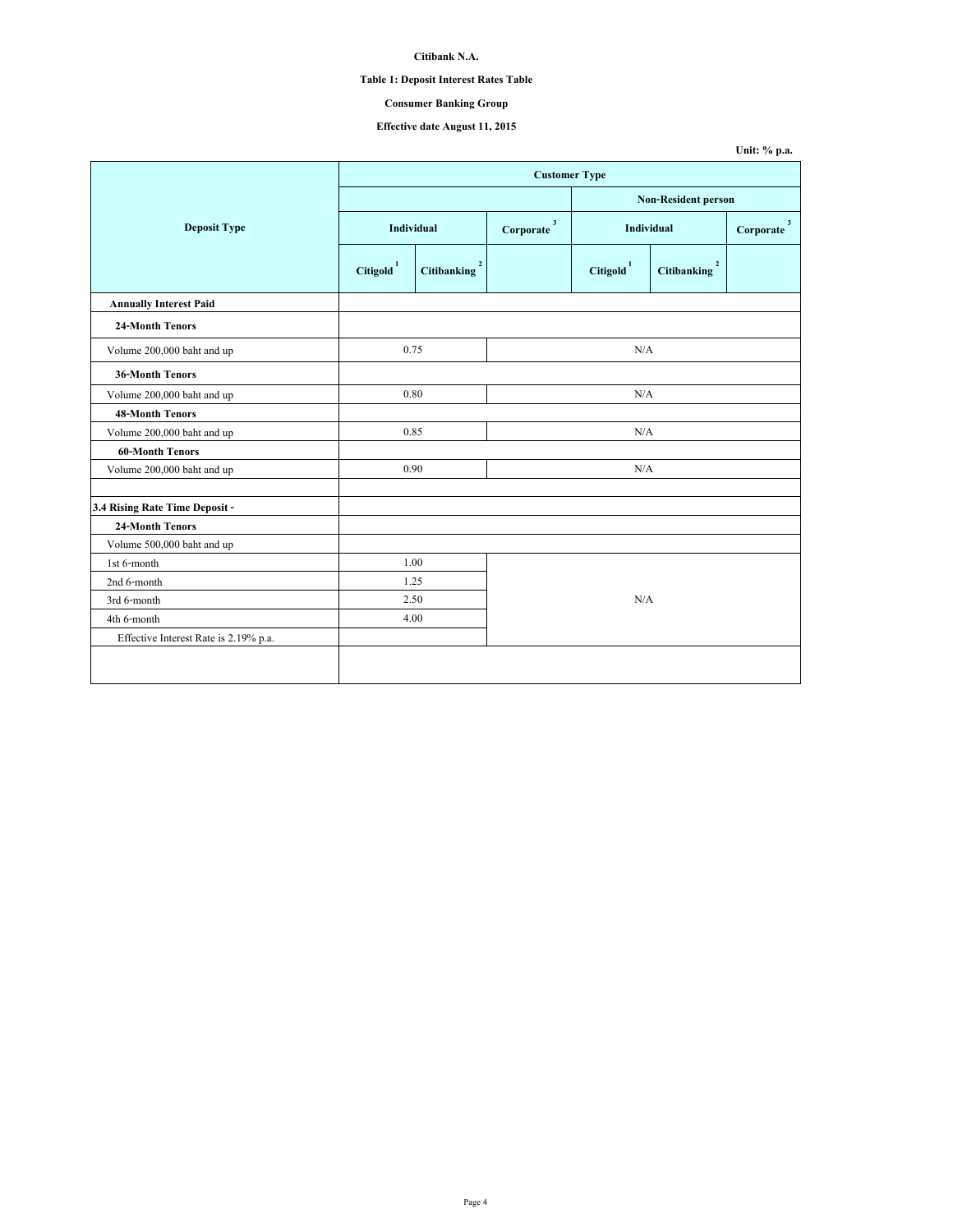#### **Table 1: Deposit Interest Rates Table**

### **Consumer Banking Group**

#### **Effective date August 11, 2015**

**Unit: % p.a. Corporate 3 Corporate 3 Citigold 1 Citibanking 2 Citigold 1 Citibanking 2 3.5 Flexible Time Deposit Enhancement 2.5-Month Tenors (10 weeks)** Volume 200,000 baht and up  **3-Month Tenors** Volume 200,000 baht and up  **6-Month Tenors** Volume 200,000 baht and up  **9-Month Tenors** Volume 200,000 baht and up  **10-Month Tenors** Volume 200,000 baht and up  **12-Month Tenors** Volume 200,000 baht and up  **18-Month Tenors** Volume 200,000 baht and up  **24-Month Tenors** Volume  $200,000$  baht and up  $0.65$  N/A 0.40 N/A 0.45  $\rm N/A$ 0.50 N/A 0.55 0.60  $\rm N/A$ 0.50 0.40 N/A N/A N/A **Deposit Type Individual Customer Type Non-Resident person Individual**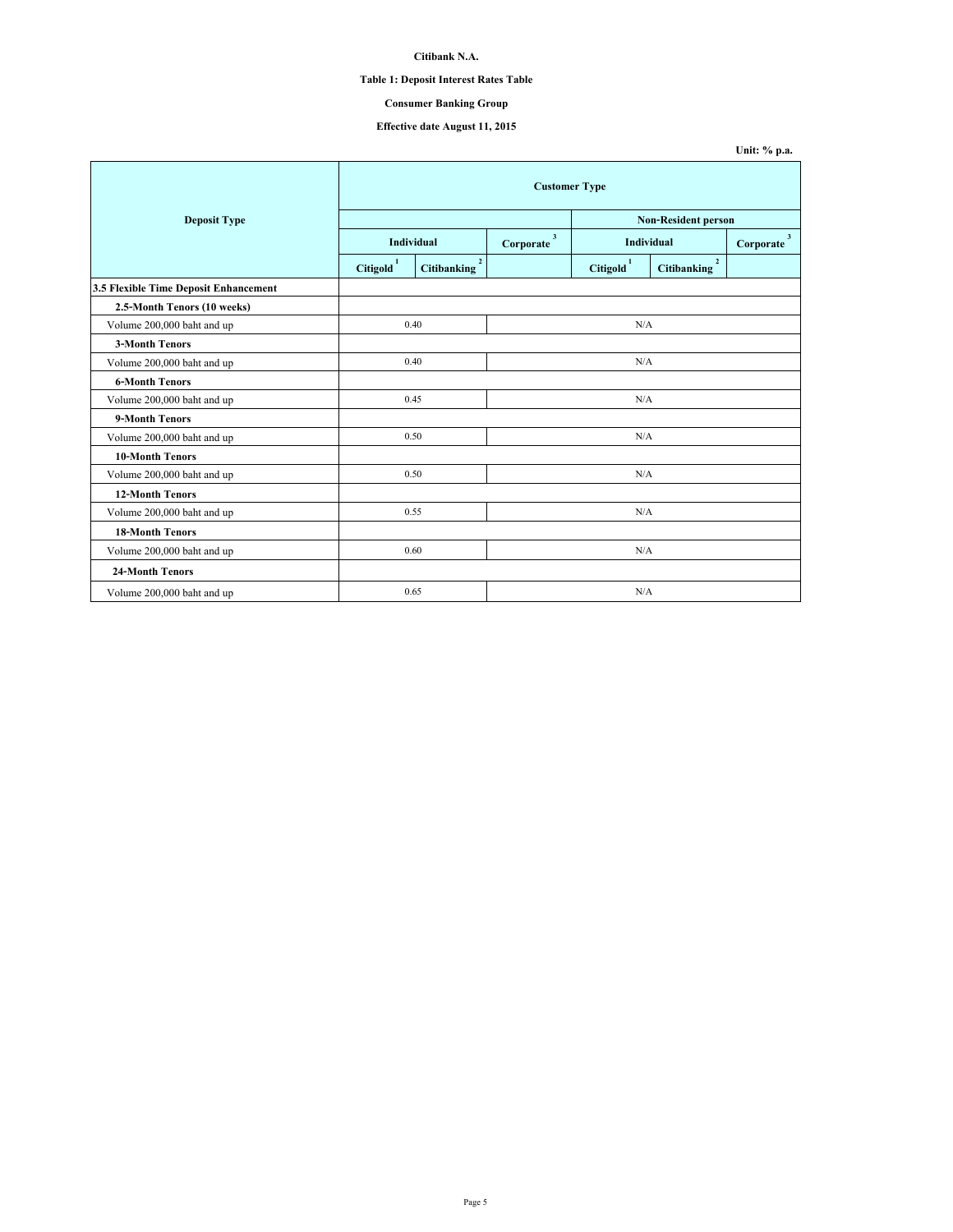#### **Table 1: Deposit Interest Rates Table**

### **Consumer Banking Group**

### **Effective date August 11, 2015**

#### **Remark :**

**Terms and conditions for interest payment.**

- o This table is only for Consumer banking
- Saturday Sunday with the deposit in cash via Cash Deposit Machine as the bank does not provide Teller Counter services, or in case the customer deposit in cheque, Citibank will post the ledger and start to calculate the interest for the mentioned amount on the next business day of the normal banking days on Monday - Friday. In case of the deposit in cheque, the amount will be effective only if the cheque is completely cleared. o For the case that customer opens Current Account or Savings Account, which are the accounts that Citibank specially services on
- o In case of withdrawal before maturity for Normal Time Deposit, Periodic Time Deposit, Rising Rate Time Deposit, Flexible Time Deposit (Original),

Flexible Time Deposit Enhancement and Bill of Exchange, the interest rate will pay according to the condition, or subject to Management Approvals.

- o Terms and conditions for Normal Time Deposit, Periodic Time deposit and Rising Rate Time deposit in case of withdrawal before maturity are as followings:
	- o Deposit length of less than 3 months: No interest payment.
	- o Deposit length of 3 months or more: Citibank will pay interest, based on savings account interest rate on the withdrawal date, but not more than 1% p.a. For accounts with periodic interest payment, Citibank will deduct the excess interest rates paid from the principal amount.
	- o Interest payments are exempted for corporate accounts with withdrawals before the time deposit maturity.
	- o For Rising Rate time deposit accounts with deposit length of 3 months or more, Citibank will pay interest by deducting 1%
- o Interest rate calculations for time deposits are based on non-accumulated interest calculations.
- o For non-resident THB accounts, Citibank will not pay interest rates for all THB saving accounts.
- o For non-resident THB accounts, Citibank will open only Normal Time deposit accounts with 6-month tenors or longer.
- o Savings Plus accounts is a special account with higher interest rates than regular savings accounts; The T&C are the same and referred to the Normal Savings account with effect from 23 July 2012 and onwards, following the terms and conditions on the account opening date.
- o For Online Time Deposit opening, it means that you have reviewed and decided to open this Time Deposit and allowed Citibank to refer to your account opening documents and signature from your existing current account or saving account as reference and evidence for opening this Time Deposit with no exception.
- o Opening of Time Deposit online transaction is available 24 hours. However, the online transaction that has been made after 10:00 p.m. of business days or the online transaction that has been made on weekends or on public holidays will be treated as the transaction with the quoted interest rate of the next business day transaction.
- o Terms and Conditions for Flexible Time Deposit account (Original) are as followings:
	- o Flexibility to partially withdraw cash, allowed after 1 month of deposit, and continue to earn original interest rate on remaining balance at maturity.
- o Partially withdrawal amount up to 50% of initial deposit earns 1.15% p.a. while the amount exceeding 50% earns Citibank Normal Savings rate.

o Terms and Conditions for Flexible Time Deposit Enhancement are as followings:

- o To enable the facility to partially withdraw cash through remote channel, customer is required to open new savings account.
- o For the partial withdrawal within 1 month from deposit date, zero percent interest rates will be given.
- o For partial withdrawal after 1 month or longer, will receive early break interest rate of normal savings interest rate on the withdrawn date.
	- The remaining balance at maturity earns originally agreed interest rate.

o The aforementioned provisions of Flexible Time Deposit Enhancement are as informed which will be effective as follows:

(a) on May13, 2009 with respect to the customers who open an Flexible Time Deposit Enhancement Account from May 13, 2009 onwards; and

- (b) on June 13, 2009 with respect to the customers who opened an Flexible Time Deposit Enhancement Account before May 13, 2009 whose accounts are matured and renewed/rolled over from June 13, 2009 onwards.
- o Terms and conditions for Non-resident baht accounts
	- o Principals and interests are not under a blanket guaranteed by Deposit Protection Agency Act B.E.2551 which is effective

o Terms and Conditions for Bill of Exchange are as followings:

- o The Bill of Exchange holder is the bank's creditor.
- o Principals and interests are not under a blanket guaranteed by Deposit Protection Agency Act B.E.2551 which is effective August 11, 2008.
- o Please thoroughly study the risks incurred by any factors (e.g. ordinary transfer risk, lost of B/E Certificate, etc.)
	- from Risk Disclosure Statement which will be provided together with Bill of Exchange Certificate.
- o Pre-maturity redemption are subjected to the following interest rate penalties: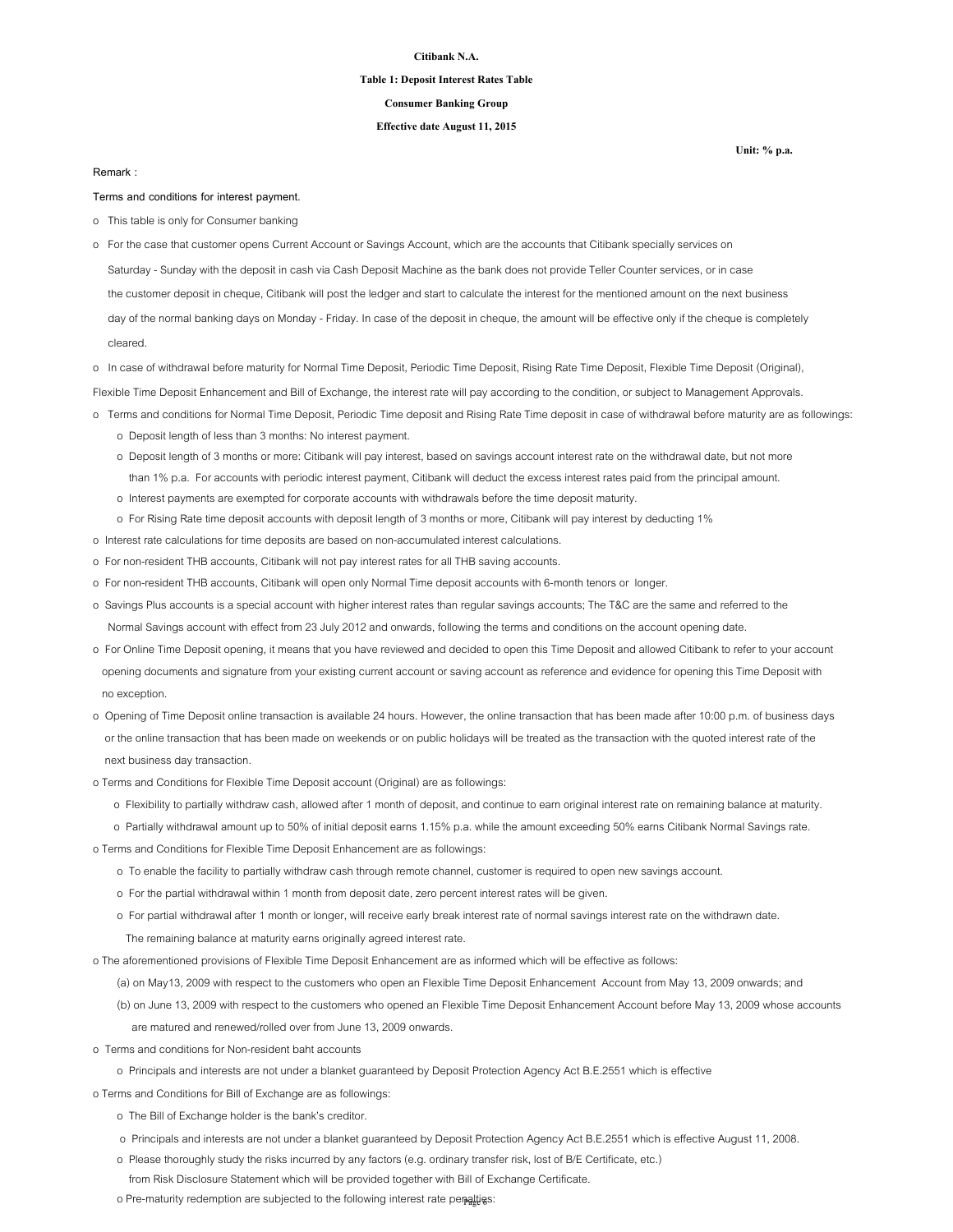# **Table 1: Deposit Interest Rates Table**

# **Consumer Banking Group**

# **Effective date August 11, 2015**

o For tenor of less than 3 months: No interest payment.

o For tenor of 3 months or more: Citibank will pay interest, based on savings account interest rate on the withdrawal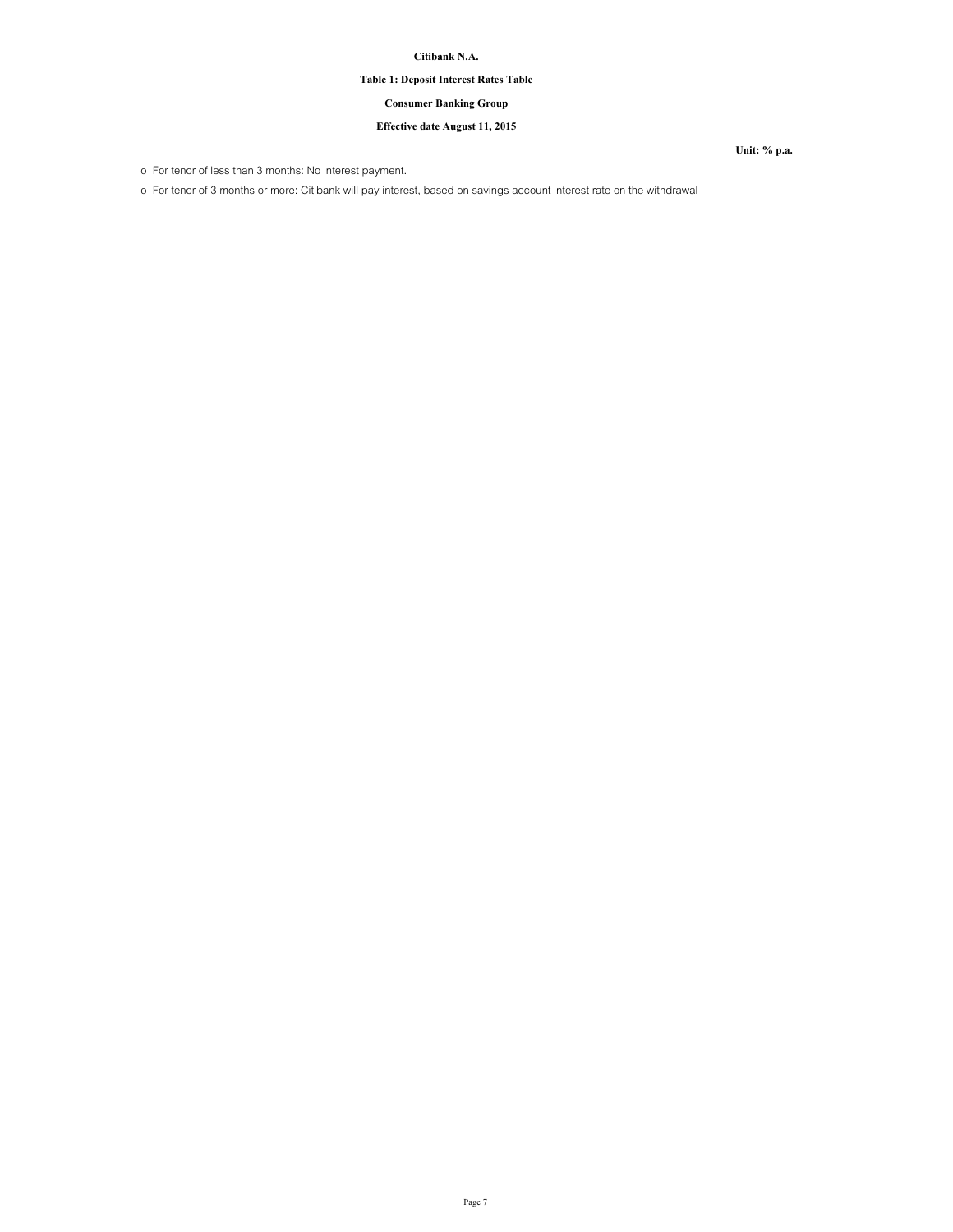#### **Table 1: Deposit Interest Rates Table**

#### **Consumer Banking Group**

### **Effective date August 11, 2015**

**Other Terms and Conditions**

1. From 1 August 2014 Citigold customers are customers who have sum of Deposit and Investment balance 3 million baht and up. However, Citibank reserves the right to cancel Citigold membership in case that customers have total balance lower than 3 million baht for 12 consecutive months according to Citibank conditions.

2. Citibanking customers are customers who have sum of Deposit and Investment balance 100,000 baht and up. This includes all Citibank and Citigroup staff who have sum of Deposit and Investment balance less than 100,000 baht.

3. Corporate customers are corporate that open accounts with Consumer Banking Group and have sum of Deposit and Investment balance 100,000 baht and up.

4. All Citibank customers will be eligible for interest rate on this Interest Rates Table and will be eligible for additional special rate no more than 0.75% p.a. The special interest is subject to customer's asset under management amount and bank management approval. The mentioned special rate does not apply to auto rollover Time deposit, all types of Saving accounts and Rising Rate Time deposit .

5. Citibank can offer additional interest rate 0.25%p.a.on top of announced interest rate to all Citibank and Citigroup staff. The mentioned special rate does not apply to all types of Saving accounts, Rising Rate Time deposit and auto rollover Time deposit.

6. Volume is total deposit balance of customers and their relatives on a same day.

7. Citibank can offer Citigold interest rate to Citibanking customers who add deposit balance to 2 million baht and up according to the conditions of Citigold customers.

8. Citibank may offer gifts to new customers and on the anniversary program. Annual gifts may be given to all existing customers who eligible to the program under terms and conditions which will be announced and informed to the customers accordingly.

9. Citibank reserves the right to change conditions and interest rates as appropriate which will be in line with economic situation. Citibank will announce for the changes accordingly.

**Authorize Signature…………………….**

**Announcement date August 10, 2015 (Vira-anong C. Phutrakul ) Managing Director, Retail Banking Head**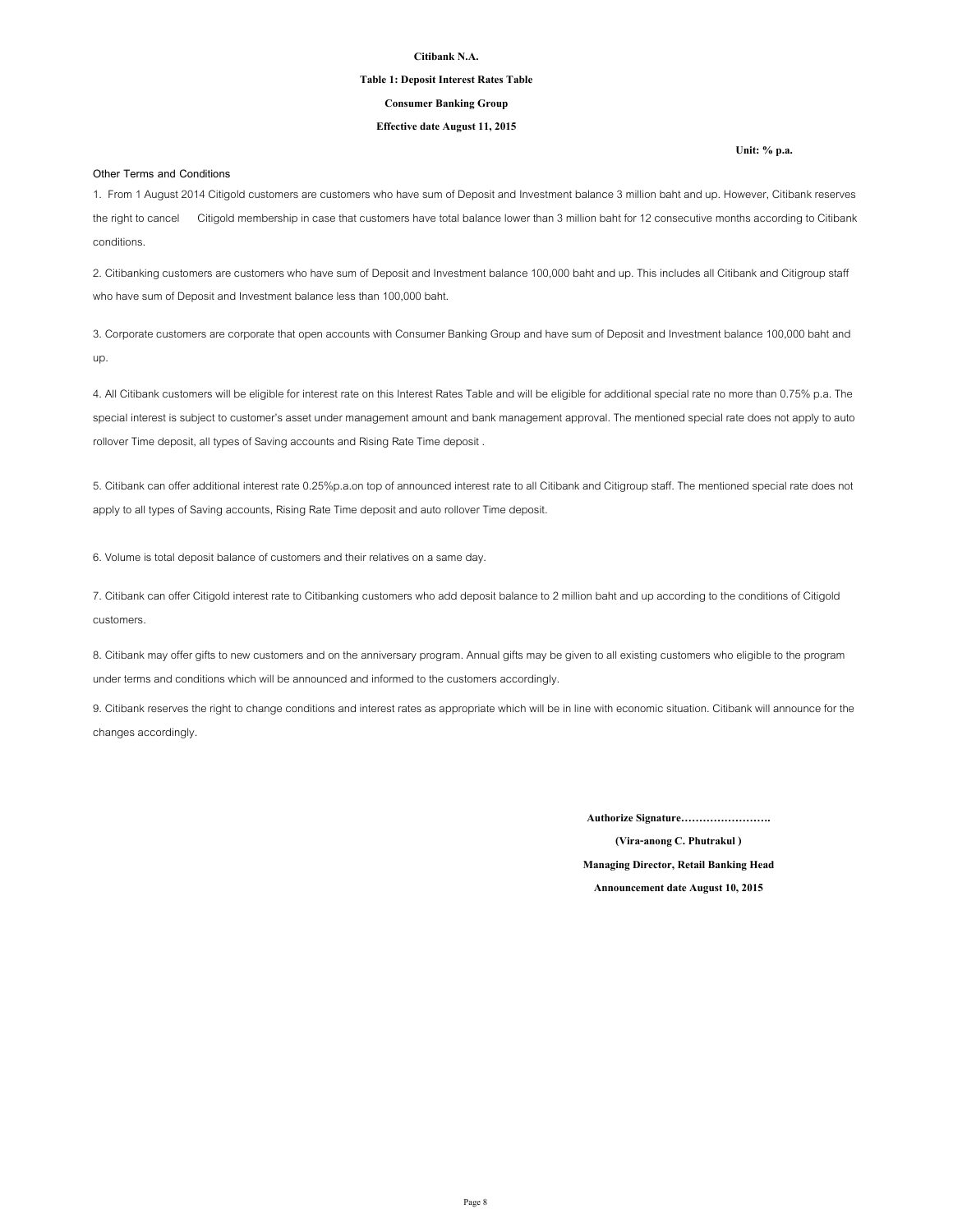| Citibank N.A.                          |                             |      |                                                   |  |  |
|----------------------------------------|-----------------------------|------|---------------------------------------------------|--|--|
| <b>Table 2: Lending Interest Rates</b> |                             |      |                                                   |  |  |
| <b>Consumer Banking Group</b>          |                             |      |                                                   |  |  |
| Effective date August 11, 2015         |                             |      |                                                   |  |  |
|                                        |                             |      | Unit: % p.a.                                      |  |  |
|                                        | A. Reference Interest Rates |      |                                                   |  |  |
| 1. Minimum Loan Rate                   | <b>MLR</b>                  | 7.00 |                                                   |  |  |
| 2. Minimum Overdraft Rate              | <b>MOR</b>                  | N/A  |                                                   |  |  |
| 3. Minimum Retail Rate                 | <b>MRR</b>                  | N/A  |                                                   |  |  |
| 4. Others (Temporary Overdraft Rate)   |                             | 7.25 |                                                   |  |  |
|                                        |                             |      | $I\left[\text{nit-}\frac{0}{n}\text{ n a}\right]$ |  |  |

| Unit: % p.a.                     |                                 |                                               |                                     |                                  |  |  |  |
|----------------------------------|---------------------------------|-----------------------------------------------|-------------------------------------|----------------------------------|--|--|--|
| <b>B. Maximum Interest Rates</b> |                                 |                                               |                                     |                                  |  |  |  |
| <b>B</b> (1) Consumer Loan       | <b>Personel Loan</b>            |                                               |                                     | <b>Overdraft with Collateral</b> |  |  |  |
|                                  | <b>With Collateral</b>          | <b>Without Collateral</b>                     | <b>Housing Loan</b>                 |                                  |  |  |  |
|                                  | MLR-0.50% $^{27}$ (Currently is |                                               | MLR-0.50% $^{27}$ (Currently is     |                                  |  |  |  |
| 5. Ceiling Rate                  | equal to $6.50\%$ )             | N/A                                           | equal to $6.50\%$ )                 | 5.50                             |  |  |  |
| 6. Maximum Default Interest Rate | $15.00^{4/}$                    | N/A                                           | $15.00^{4/}$                        | N/A                              |  |  |  |
|                                  |                                 |                                               |                                     |                                  |  |  |  |
| B(2) Commercial Loan             | Overdraft                       | Short Term $\left(\leq 1$ Year) <sup>3/</sup> | Long Term $(>1$ Year) <sup>3/</sup> |                                  |  |  |  |
| 7. Ceiling Rate                  | N/A                             | 20.99                                         | 20.99                               |                                  |  |  |  |
| 8. Maximum Default Interest Rate | N/A                             | 20.99                                         | 20.99                               |                                  |  |  |  |

 **Remark:**

**1/ Exclude the type of credits in which BOT has stipulated the specific criteria.**

**2/ Ceiling rate for Housing Loan approved before year 2011 is 20.32%**

**3/ Product not being offered currently**

**4/ Maximum default interest rate for Housing Loan approved before year 2011 is 45.63%**

**Authorize Signature………………………………….**

 **(Vira-anong C. Phutrakul )**

 **Managing Director, Retail Banking Head**

 **Announcement date August 10, 2015**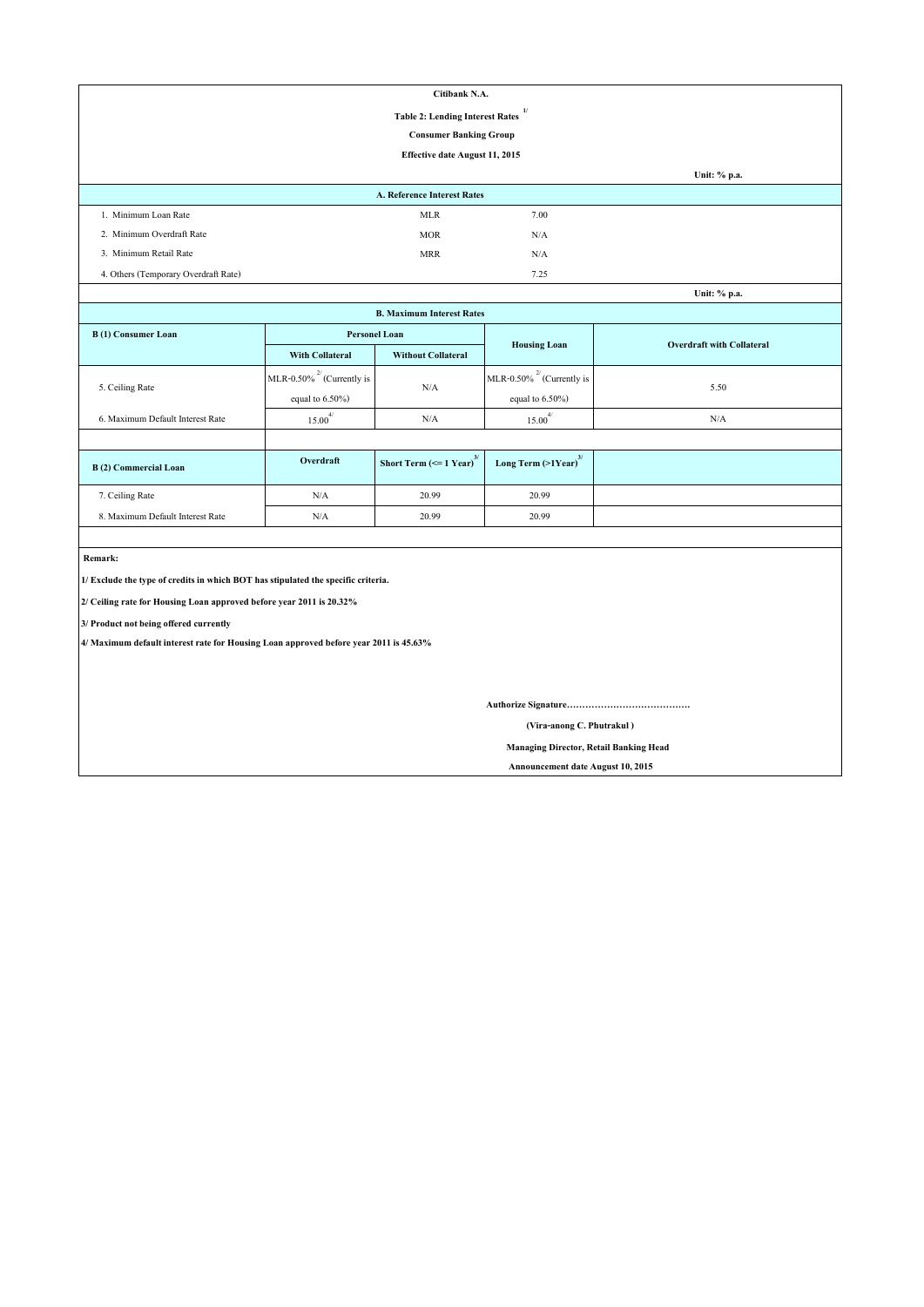| Citibank N.A.                                                                                                                         |                                  |                                                            |                                                              |        |  |  |  |  |
|---------------------------------------------------------------------------------------------------------------------------------------|----------------------------------|------------------------------------------------------------|--------------------------------------------------------------|--------|--|--|--|--|
| Table 3: Fees/ Charges and Penalty Related to Deposit and Lending $\stackrel{1}{\hspace*{1.5ex}^{\hspace*{1.5ex} 1}}$ and Others Fees |                                  |                                                            |                                                              |        |  |  |  |  |
|                                                                                                                                       |                                  | <b>Consumer Banking Group</b>                              |                                                              |        |  |  |  |  |
| Effective date August 11, 2015                                                                                                        |                                  |                                                            |                                                              |        |  |  |  |  |
|                                                                                                                                       |                                  |                                                            |                                                              |        |  |  |  |  |
| A. Fee related to Deposit <sup>3/</sup>                                                                                               |                                  | 4/<br><b>Unit: THB</b><br>Remark                           |                                                              |        |  |  |  |  |
|                                                                                                                                       |                                  |                                                            | Total average balance lower than 3 million baht for Citigold |        |  |  |  |  |
| 1. Below minimum balance account service fee                                                                                          |                                  | 100 THB/Account/month (Charges by Quarter) for Citibanking | customer and Total average balance lower than 100,000 baht   |        |  |  |  |  |
|                                                                                                                                       |                                  |                                                            | for Citibanking customer                                     |        |  |  |  |  |
| <b>B.</b> Fee related to Lending                                                                                                      |                                  | <b>Unit: THB</b>                                           |                                                              |        |  |  |  |  |
|                                                                                                                                       |                                  | <b>Personal Loan</b>                                       |                                                              |        |  |  |  |  |
| B(1) Consumer Loan: Actual and reasonable expenses                                                                                    | With Collateral                  | <b>Without Collateral</b>                                  | <b>Housing Loan</b>                                          | Remark |  |  |  |  |
| 1. Expenses paid to government authorities i.e.,                                                                                      |                                  |                                                            |                                                              |        |  |  |  |  |
|                                                                                                                                       | 0.05% of loan amount             |                                                            |                                                              |        |  |  |  |  |
| 1) Stamp duty                                                                                                                         | or maximum 10,000                | N/A                                                        | 0.05% of loan amount or maximum                              |        |  |  |  |  |
|                                                                                                                                       | baht                             |                                                            | 10,000 baht                                                  |        |  |  |  |  |
|                                                                                                                                       | 1% of the loaned                 |                                                            |                                                              |        |  |  |  |  |
| 2) Mortgage Registration Fee                                                                                                          | amount or maximum                | N/A                                                        | 1% of the loaned amount or                                   |        |  |  |  |  |
|                                                                                                                                       | 200,000 baht                     |                                                            | maximum 200,000 baht                                         |        |  |  |  |  |
| 2. Expenses paid to the third or external parties i.e.,                                                                               |                                  |                                                            |                                                              |        |  |  |  |  |
| In general case                                                                                                                       |                                  |                                                            |                                                              |        |  |  |  |  |
| 1) Credit Bureau search fee                                                                                                           | N/A                              | N/A                                                        | N/A                                                          |        |  |  |  |  |
| 2) Collateral Appraisal expenses                                                                                                      | Maximum 4,000 baht               | N/A                                                        | Maximum 4,000 baht                                           |        |  |  |  |  |
|                                                                                                                                       |                                  |                                                            |                                                              |        |  |  |  |  |
| 3) Insurance premium                                                                                                                  | Rate subject to                  | N/A                                                        | Rate subject to insurance company                            |        |  |  |  |  |
|                                                                                                                                       | insurance company                |                                                            |                                                              |        |  |  |  |  |
| 4) Payment fee through other counters/ channels<br>(Bangkok Metropolitan area and Greater bangkok charge                              |                                  | N/A                                                        |                                                              |        |  |  |  |  |
| per transaction / upcountry charge per transaction (actual                                                                            |                                  |                                                            |                                                              |        |  |  |  |  |
| المغممة                                                                                                                               |                                  |                                                            |                                                              |        |  |  |  |  |
| Citibank N.A.                                                                                                                         | Free                             |                                                            | Free                                                         |        |  |  |  |  |
| <b>Bangkok Bank</b>                                                                                                                   | 20 THB/ 35 THB                   |                                                            | 20 THB/ 35 THB                                               |        |  |  |  |  |
| Thai Military Bank                                                                                                                    | 20 THB/ 35 THB                   |                                                            | 20 THB/ 35 THB                                               |        |  |  |  |  |
| Bank of Ayudhya                                                                                                                       | 20 THB/ 35 THB<br>25 THB/ 25 THB |                                                            | 20 THB/ 35 THB                                               |        |  |  |  |  |
| Krung Thai Bank<br>Kasikorn Bank                                                                                                      | 25 THB/ 35 THB                   |                                                            | 25 THB/ 25 THB<br>25 THB/ 35 THB                             |        |  |  |  |  |
| Siam Commercial Bank                                                                                                                  | 25 THB/ 40 THB                   |                                                            | 25 THB/ 40 THB                                               |        |  |  |  |  |
| In default case                                                                                                                       |                                  |                                                            |                                                              |        |  |  |  |  |
| 1) Returned Cheque fee (other commercial banks)                                                                                       | N/A                              | N/A                                                        | N/A                                                          |        |  |  |  |  |
| 2) Fee for insufficient fund (In case of payment by debiting                                                                          |                                  |                                                            |                                                              |        |  |  |  |  |
| from the account of other commercial banks)                                                                                           | $\rm N/A$                        | $\rm N/A$                                                  | $\rm N/A$                                                    |        |  |  |  |  |
|                                                                                                                                       | Maximum 225                      |                                                            |                                                              |        |  |  |  |  |
| 3) Debt Collection Expenses $2/$                                                                                                      | baht/billing cycle               | N/A                                                        | Maximum 225 baht/billing cycle                               |        |  |  |  |  |
| 3. Operating cost of commercial bank                                                                                                  |                                  |                                                            |                                                              |        |  |  |  |  |
| In general case                                                                                                                       |                                  |                                                            |                                                              |        |  |  |  |  |
| 1) Collateral Appraisal expenses                                                                                                      | N/A                              | N/A                                                        | N/A                                                          |        |  |  |  |  |
| 2) Fee for a new statement requested (for the second copy                                                                             |                                  |                                                            |                                                              |        |  |  |  |  |
| or more)                                                                                                                              | N/A                              | N/A                                                        | N/A                                                          |        |  |  |  |  |
| 3) Loan processing fee                                                                                                                | Free                             | $\rm N/A$                                                  | Free                                                         |        |  |  |  |  |
| In default case                                                                                                                       |                                  |                                                            |                                                              |        |  |  |  |  |
| 3) Debt Collection Expenses                                                                                                           | N/A                              | N/A                                                        | N/A                                                          |        |  |  |  |  |
| B(2) Commerical Loan: Actual and reasonable expense                                                                                   |                                  | Overdraft                                                  |                                                              | Remark |  |  |  |  |
| 1. N/A                                                                                                                                |                                  | $\rm N/A$                                                  |                                                              | N/A    |  |  |  |  |
|                                                                                                                                       |                                  |                                                            |                                                              |        |  |  |  |  |